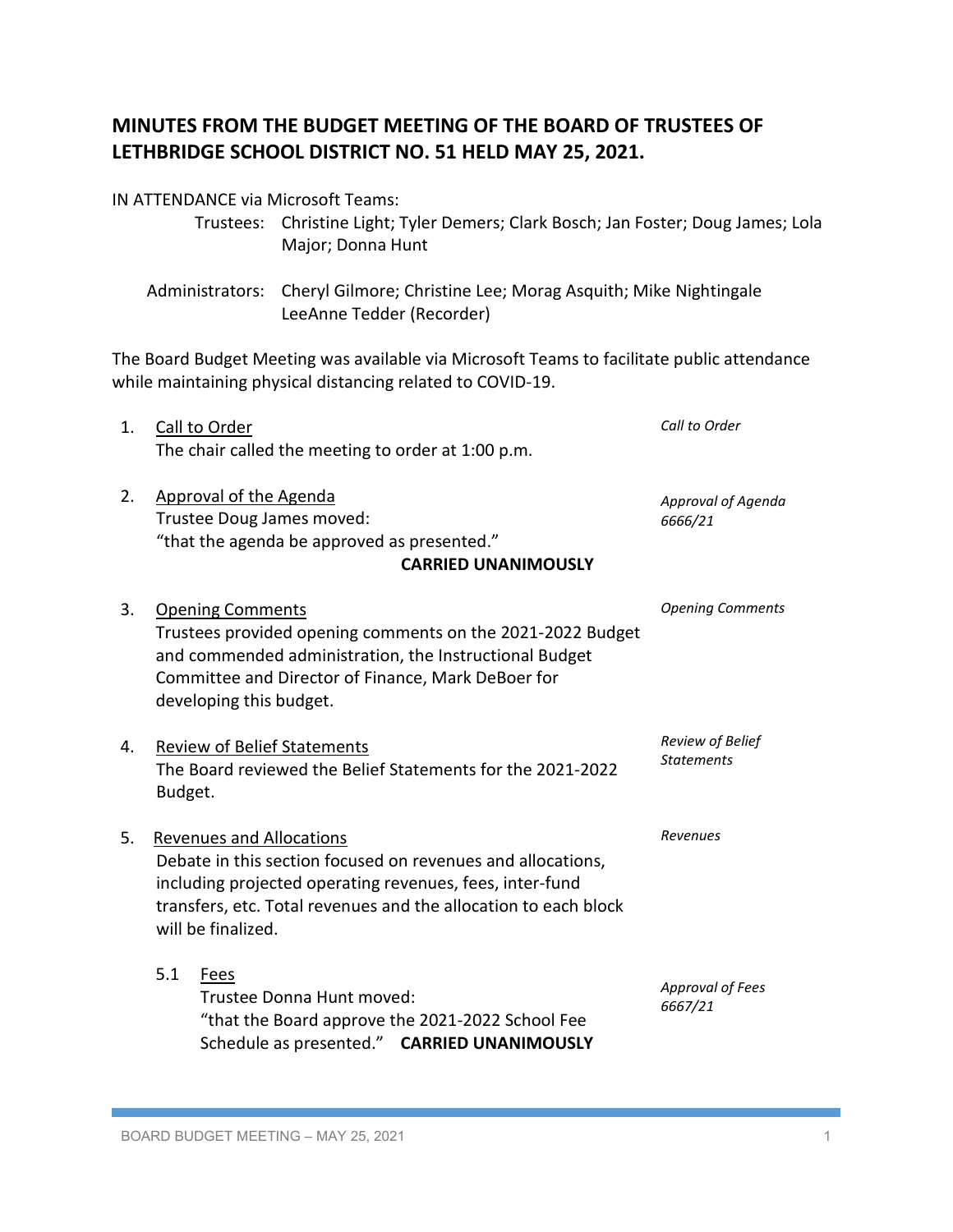5.2 Revenues and Allocations Trustee Donna Hunt moved: "that the Board approve the Revenues and use of onetime Reserves for the 2021-2022 Budget as per pages 30- 33, as presented." **CARRIED UNANIMOUSLY**

## 6. Expenditures and Transfers

Overall expenditures and transfers for the Division are outlined as per pages 34-35 of the 2021-2022 Budget; whereas, the Debate will occur in the five sections:

6.1 Instructional Block

Trustee Donna Hunt moved: "that the Board approve the Instructional Block expenditures and transfers as per pages 36-38 of the 2021-2022 Budget, as presented."

## **CARRIED UNANIMOUSLY**

6.2 Governance and System Administration Trustee Donna Hunt moved:

"that the Board approve the expenditures and transfers for Governance and System Administration as outlined on pages 39-41 of the 2021-2022 Budget as presented." **CARRIED UNANIMOUSLY**

*Approval of Governance & System Administration Expenditures 6670/21*

*Approval of Operations & Maintenance Expenditures*

*6671/21*

*Approval of Transportation Expenditures 6672/21*

6.3 Operations and Maintenance

Trustee Donna Hunt moved: "that the Board approve the expenditures and transfers for Operations and Maintenance as outlined on pages 42- 44 of the 2021-2022 Budget as presented."

## **CARRIED UNANIMOUSLY**

6.4 Transportation

Trustee Donna Hunt moved: "that the Board approve the expenditures and transfers for Transportation as outlined on pages 45-46 of the 2021-2022 Budget as presented."

# **CARRIED UNANIMOUSLY**

6.5 Capital

Trustee Donna Hunt moved: "that the Board approve the Capital and Debt Services expenditures and transfers as outlined on pages 47-48 of *Approval of Capital & Debt Services Expenditures 6673/21*

*Approval of Instructional Block Expenditures* 

*Approval of Overall Revenues 6668/21*

*Expenditures and* 

*Transfers*

*6669/21*